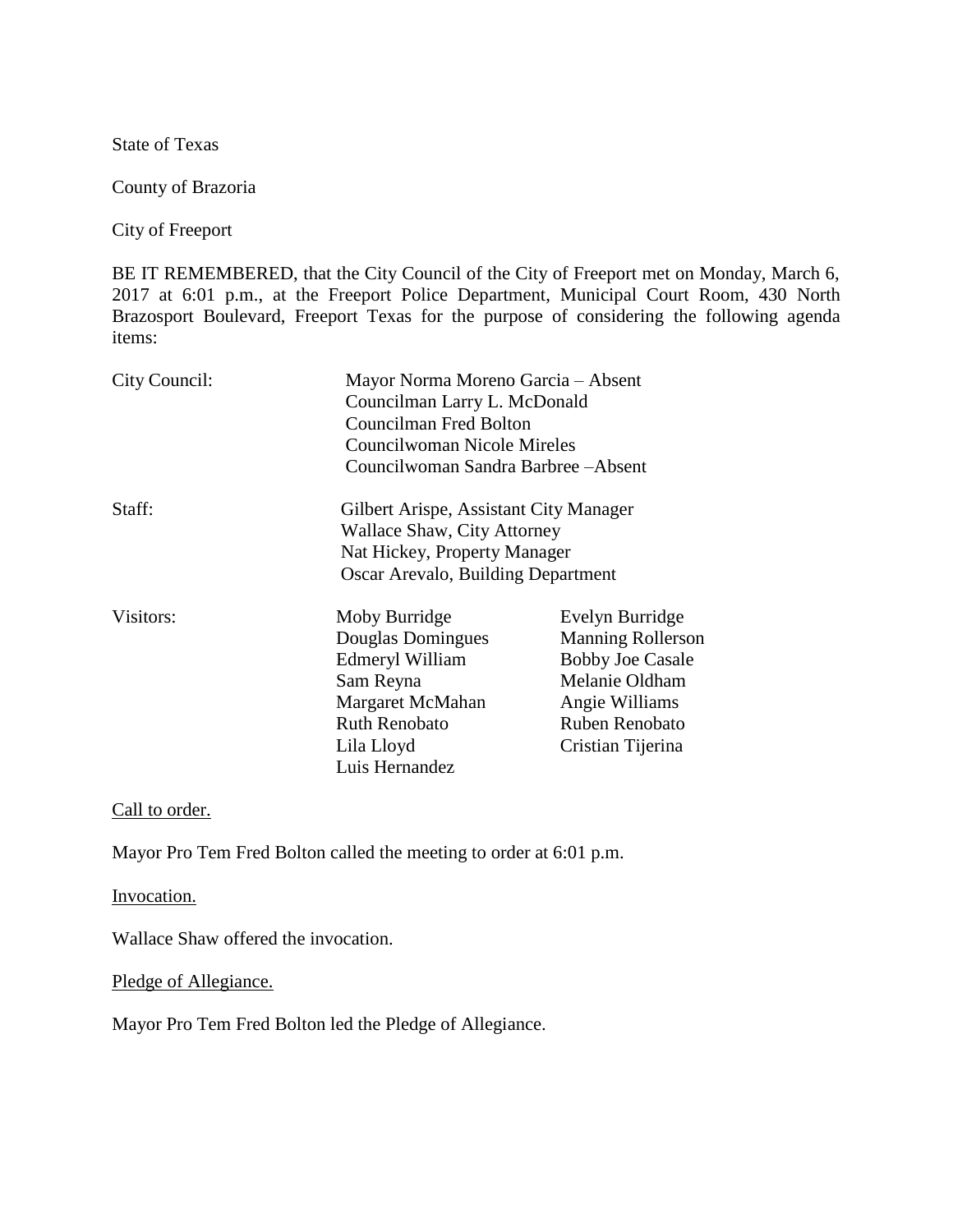Attending citizens and their business.

Public Appearances:

Members of the public are allowed to address the City Council at this time. Note, specific factual information or a recitation of existing policy may be furnished in response to an inquiry made, but any deliberation, discussion, or decision with respect to any subject about which the inquiry was made shall be limited to a proposal to place such subject on the agenda for a subsequent meeting for which notice is provided in compliance with the Texas Open Meetings Act unless said notice appears herein. The public is reminded that there is a (4) minute time limit as approved by City Council on June 21, 2010.

Mayor Pro Tem announced that Brazosport High School Exporters headed out to San Antonio for the state semifinals basketball tournament, congratulated Brazosport Coach Ondra Waddy for a great basketball team.

Manning Rollerson stated that it's important to supports our kids. He commented that he is waiting on the City to release some information. Also that he had his vehicle vandalized in the East End.

Bobby Casale from Bridge Harbor complained about the City's telephone system. He also stated that he had important problems with the City allowing some people build on his property.

Melanie Oldham of 922 W 5<sup>th</sup> Street google up the name Ashbritt Environmental and read out their involvement in three different scandals regarding storm cleanups. She asked that this be reagenda for further study.

## Consideration of approving November 21, 2016 & February 6, 2017 Council Minutes.

On a motion by Councilman McDonald, seconded by Councilwoman Mireles, with all present voting "Aye", Council unanimously approved to remove the word "unexcused" from the minutes of November 21, 2016.

Consideration of approving and awarding the bids of March 6, 2017 for stabilization of asphalt in Second Street , beginning at the apron on Brazosport Boulevard (SH 288) to the East side of Brazos Boulevard, right- of-way under the Navigation Boulevard (FM1495) bridge, an area of approximately 450,000 to 500,000 square feet, using SA-44/LS-44 ecological stabilizer, with all joints in underlying concrete pavement to be stabilized with Geo-grid underlayment to bridge movement between the concrete, slabs and flexible road stabilizer, according to the below mentioned plans and specifications.

This item reagendaed due to wording.

Consideration of approving and awarding the bids of March 6, 2017 for installation of asphalt Type D in Second Street, beginning at the apron on Brazosport Boulevard (SH 288) to the East side of Brazos Boulevard, right of way under the Navigation Boulevard (FM 1495) bridge, an area of approximately 450,000 to 500,000 square feet, and restriping to original markings according to the below mentioned plans specifications.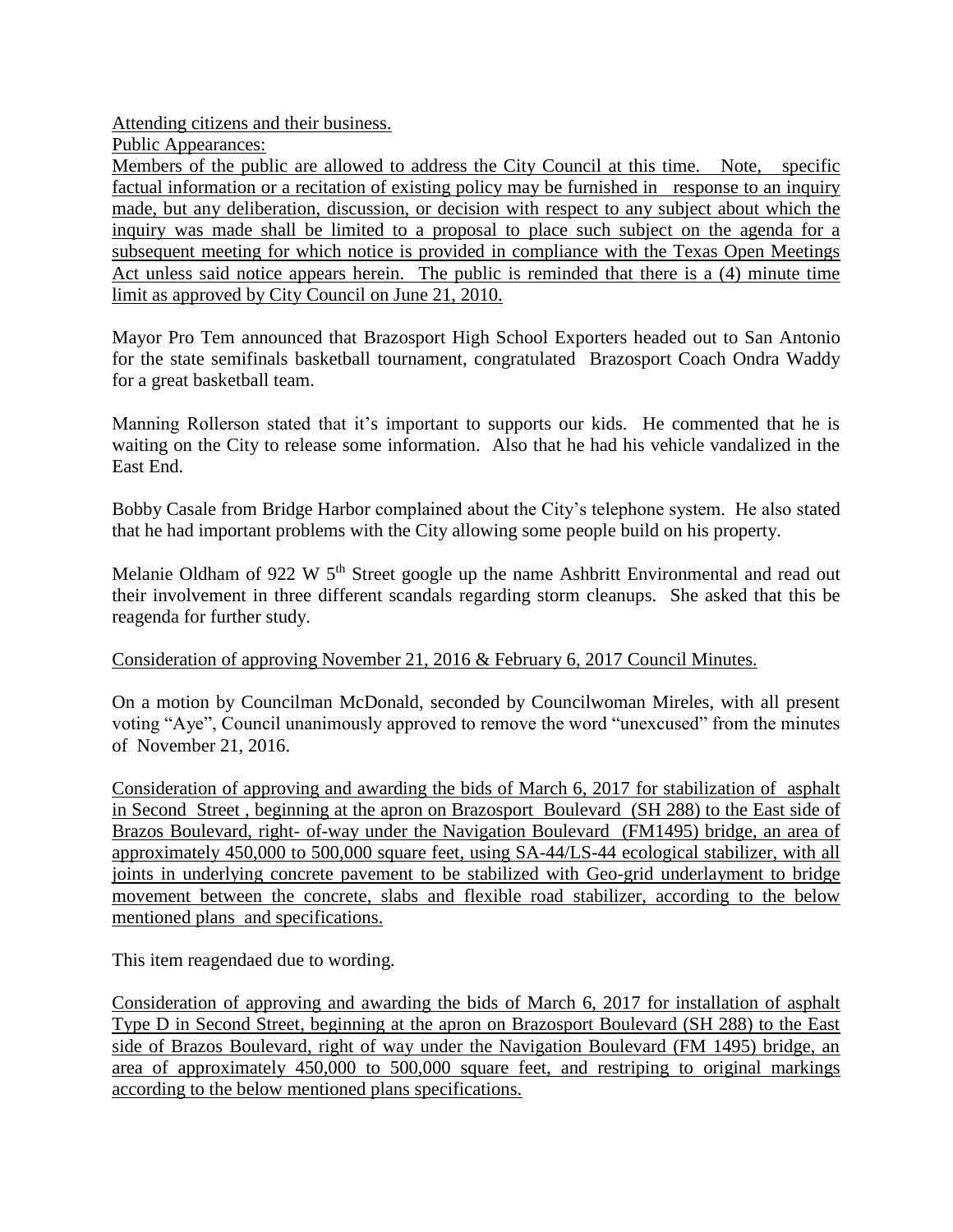This item reagendaed due to wording.

Consideration of approving and advertising to set a bid date to remove from the City's parking ot located East of East Park Avenue, between the 100 Block of East Second Street and the 100 Block of East Broad Street, an area of approximately 16, 000 to 17, 000 square feet, all existing concrete, grade to drain, and eight (8") of stabilized base and stripping grass from the remainder of the parking lot, an area of approximately 45, 000 square feet, stabilize existing base to a depth of eight inches and grading to drain, all according to the below mentioned plans and specifications.

On a motion by Councilman McDonald, seconded by Councilwoman Mireles, with all present voting "Aye", Council unanimously approved to reagenda this item due to wording.

Consideration of approving and advertising to set a bid date for the installation of 62,000 to 65,000 square feet of Type D Hot Mix Asphalt to a depth of no less than two inches on the parking Lot located East of East Park Avenue, between the 100 Block of Est Second Street and the 100 Block of Est Broad Street, an area of approximately 62,000 to 65,000 square feet, and striping with traffic marking paint parking spaces to the designated by the City, all according to the below mentioned plans and specifications.

On a motion by Councilman McDonald, seconded by Councilwoman Mireles, with all present voting "Aye", Council unanimously approved to reagenda this item due to wording.

Consideration of approving and advertising to set a bid date for the stabilization of the existing base to depth of six (6") inches and installation of no less than two (2") inches of hot mix asphalt Type D, in the roadway on Freeport South Levey, from FM 1495 to the back entrance to Bryan Mound Strategic Oil Reserve, an area of approximately 35,000 to 40,000 square feet, according to the below mentioned plans and specifications.

This item reagendaed.

Consideration of approving and authorizing the Mayor to execute and the City Secretary to attest the Joint Election Agreement and Contract for Election Services with Brazoria County and the City of Freeport.

On a motion by Councilman McDonald, seconded by Councilwoman Mireles, with all present voting "Aye", Council unanimously approved the Mayor to execute and the City Secretary to attest the Joint Election Agreement and Contract for Election Services with Brazoria County and the City of Freeport.

Consideration of approving and authorizing the Mayor to execute and the City Secretary to attest to a request from Brazoria County Community Development Department to waive all permitting, building and inspections fees for residential reconstruction for 719 W. 11<sup>th</sup> Street.